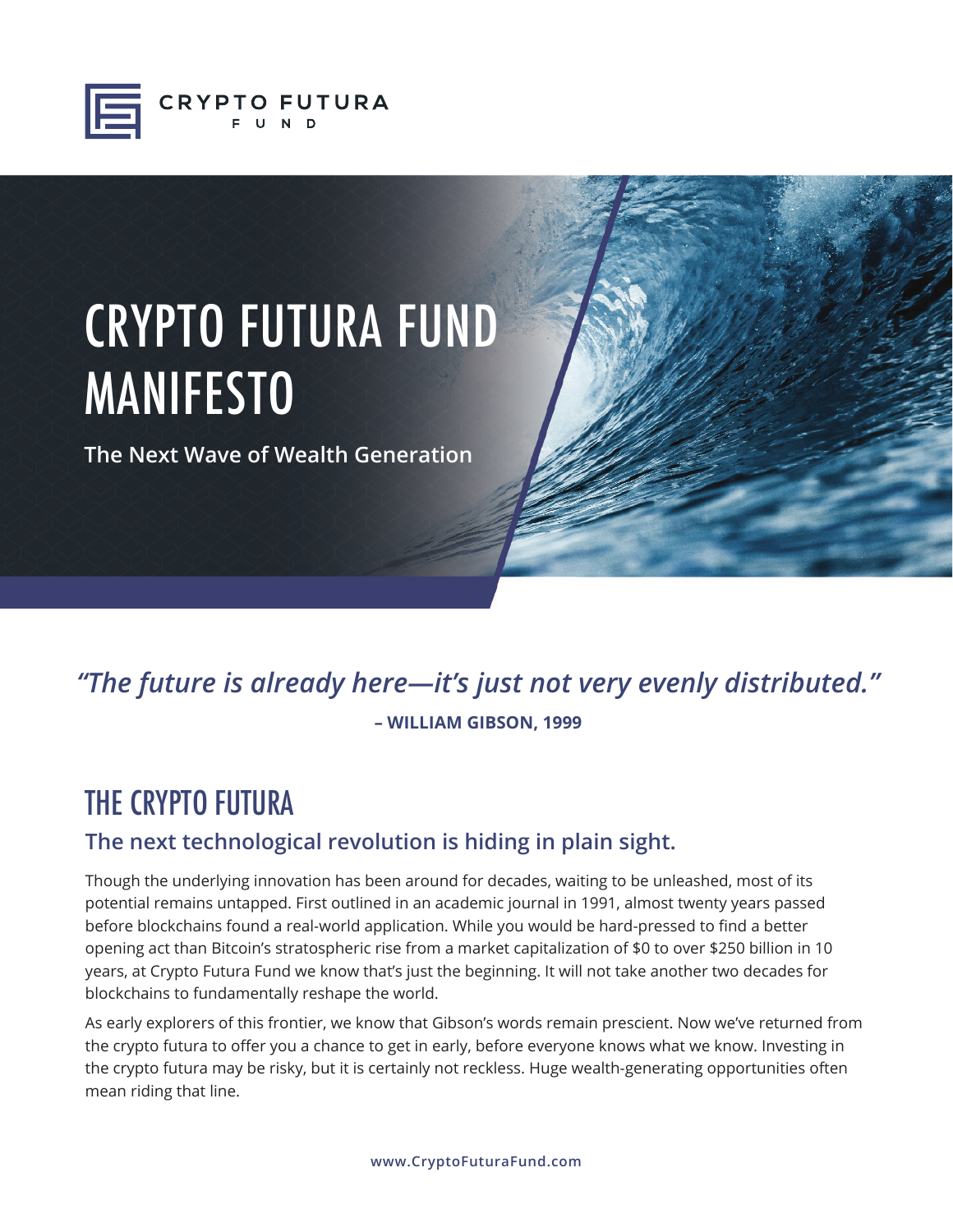

## LESSONS FROM THE RECENT PAST

If all of this sounds hyperbolic, it is worth remembering that you have already watched this story unfold in the recent past. After a period of initial and excessive hype, the Internet more than delivered on its promise. It has indeed changed everything.



#### **Remember, There Were Skeptics of E-Commerce Too**

To get in on the ground floor of today's most valuable companies, one had to believe, at the turn of the century, that consumers would buy items they had never handled, eschew trips to the store and wait for delivery by mail, and even come to see digital goods as viable replacements for tangible objects. Skeptics were not hard to find at a time when it wasn't yet clear that the true believers were also visionaries.

### **When Things Change, They Change Quickly**

Of the FAANGs (Facebook, Apple, Amazon, Netflix, Google), four were founded within one decade. Shortly thereafter, Apple changed the world by betting on the idea that personal computers didn't just belong in every home—they belonged in the palm of our hands.

Companies with business models once deemed problematic, if not downright broken, became so thoroughly woven into the fabric of society that their services now seem inextricably linked to modern life. In hindsight, the transformation seems inevitable, so much so that many have failed to take heed of the lesson these businesses taught us: on the near side of a historical sea change, the goal is not to predict exactly what the world to come will look like; the goal is to have a stake in the technology that will reshape that world.

### **The Crypto Age Has Arrived**

The dawn of the crypto age is every bit as inevitable, which is why we have staked our claim on the society of the future. You can remain a skeptic, or you can stand alongside Crypto Futura Fund as a visionary.